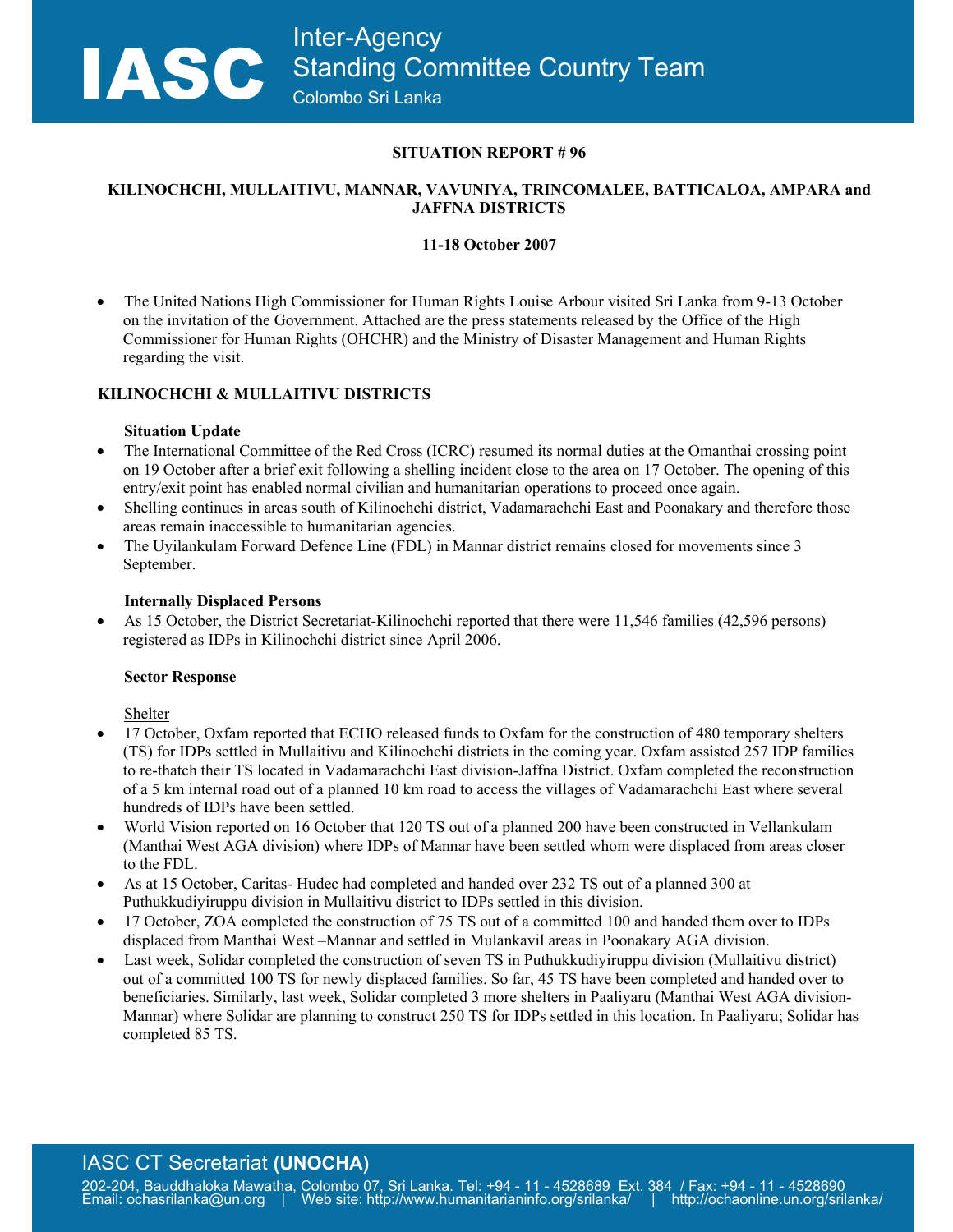### Food

• 12 and 16 October, United Nations World Food Programme (WFP) transported 40 MT of wheat flour and 20 MT of cooking oil to Kilinochchi for its ongoing IDP dry ration distribution covering 11,314 families (41,699 persons). 46 MT of Corn Soya Blend (CBS) was brought by WFP for its food-for-education programme that benefits 29,190 children in Kilinochchi and 16,162 children in Mullaitivu. In addition, 20 MT of cooking oil and 30 MT of dhal were also transported to Mullaitivu district on 16 October. WFP-Kilinochchi reports that so far dry ration distributions have been completed up to 15 October in both districts.

## Water and Sanitation

- Oxfam is repairing 11 tube wells in Jayerapuram IDP location in Poonakary AGA division while one tube well was repaired in Ramanathapuram in the Karachchi division.
- Oxfam is constructing nine open wells at six IDP locations in Mullaitivu district.
- Oxfam has completed the construction of nine latrines at two IDP locations in Kilinochchi and four latrines at one IDP location in Mullaitivu.
- Oxfam conducted hygiene awareness programmes and water quality tests at 15 schools where large numbers of IDP students have been enrolled from Mullaitivu district.
- As of 17 Oct, World Vision has been distributing 48,000 liters of water per day to 5 IDP locations in Manthai west division. Since 29 August ZOA has been bowsering water to 6 IDP locations in Mulankavil and 5 IDP locations in Manthai West.
- Solidar as implementing partner of United Nations Children's Fund (UNICEF) completed the construction 16 latrines in 13 schools where increased numbers of IDP students have been studying in Mullaitivu district. Solidar also conducted information sessions on hygiene promotion to 45 IDP families settled in the Moonrampity IDP location in Manthai West.
- In order to provide sanitation facilities to IDPs settled in the Manthai West areas, Solidar has been asked to construct 83 toilets by UNICEF in Manmunai West.

# NFRI

- 10 and 11 October, the Danish Refugee Council (DRC) distributed NFRIs, consumable kits and baby kits to 335 IDP families settled in Vellankulam, Manthai west division) and Keppapulavu village, Mullaitivu district.
- 16 October, UNICEF contributed to the NFRI packs distributed to 154 IDP families in Paaliyaru and 87 families in Vellankulam in Manthai west division by Solidar. These IDPs have been displaced from areas close to the FDL sites in Mannar district.
- Last week, Solidar handed over NFRIs to Santhosam Illam where 62 mentally handicapped persons have been accommodated at Akkarayan in Kilinochchi.

### Protection

• During the week, White Pigeon as implementing partner of UNICEF Mine Risk Education activities (MRE) carried out MRE programmes through direct presentations and street dramas in Kilinochchi and Mullaitivu districts for 6,681 persons.

### Education

- During the week, as part of its health awareness programme among schools, Oxfam with the support of the Zonal Director Education (ZDE) and Medical Officer Health (MOH) organized a health quiz among ten schools in the Mullaitivu education zone.
- 15 October UNICEF dispatched one motorbike to the Zonal Director of Education Mullaitivu in order to strengthen the capacity of ongoing monitoring, evaluation and data processing project activities.
- 17 October UNICEF dispatched 25 hard ball cricket sets and 25 netballs to the Zonal Director of Education in Thunukkai to distribute among the school.

Health

• Oxfam conducted health awareness programmes and house hold visits at three IDP locations in Mullaitivu district for 850 families.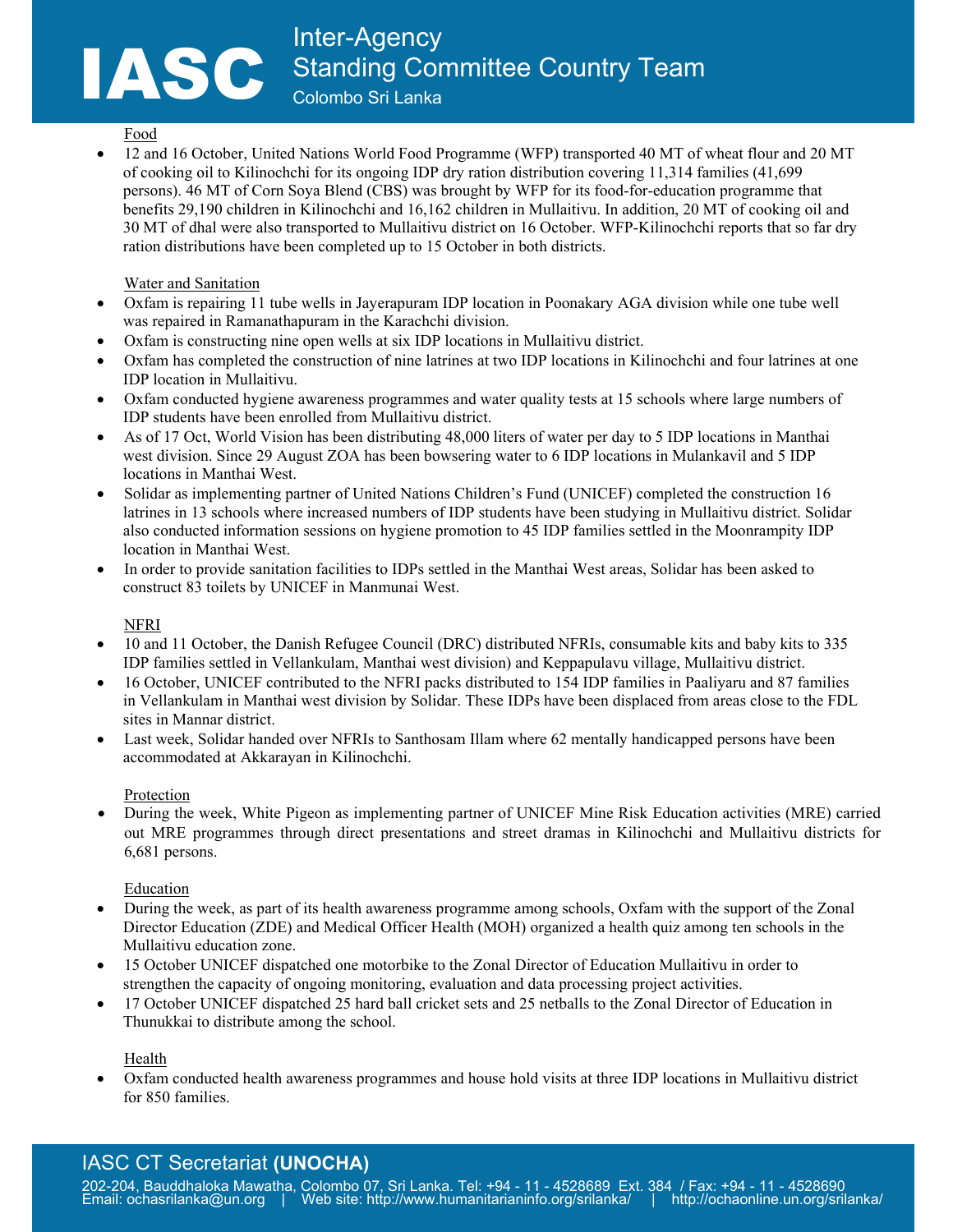• 17 October UNICEF reported that following the high energy biscuit feeding in areas where they found malnutrition problems through their nutrition screening conducted two months back, 411 children out of 740 who were in the severely malnourished category (less than -3SD) improved to the moderately malnourished (less than -2SD) category in Mullaitivu and Kilinochchi districts. The cured rate is 55.46% per two weeks.

# Livelihood

• As a part of the Solidar' income generating activities among IDPs, 3,130 coconut leave sheaths were distributed to 10 IDP families settled in the Kalmadunagar IDP village so they could earn an income after converting the leaves to 'cadjan'.

# **MANNAR & VAVUNIYA DISTRICTS**

## **Internally Displaced Persons**

• The GA office reports that there are 5,668 families (21,387 individuals) displaced in Mannar district and 3,071 families (10,302 persons) displaced in Vavuniya district as at 16 October 2007.

## **Sector Response**

Shelter

- The Norwegian Refugee Council (NRC) is implementing a waste management and home garden project in Division B at the Sithamparampuram Welfare Centre. The Quick Impacts Project (QIP) project was approved by United Nations High Commissioner for Refugees (UNHCR) together with Solidar and will focus on setting up a recycling centre for metals, plastics, glass, home composting and proper waste disposal. A community meeting was held on 9 October and educational sessions for the residents started on 15 October and will continue all week.
- 12 October, CARE completed the collection of information for community mobilization in four villages of Mottakaddai, Pallamkottai, Umanakiry/ Kovankulam and Achchankulam in Nanaddan DS division.
- ZOA agreed to provide temporary shelters meaning steel frame with cadjan roof to IDPs staying in Razool Puthuvely, Valkaipattankandal and Alavakkai in Mannar. Initially, on 17 and 18 October, ZOA and local NGO LEADS conducted a needs assessment at these locations.

### Water and Sanitation

• ZOA completed the construction of 12 permanent toilets in Pesalai and Chavatkadu in Mannar DS division.

# NFRI

- 16 October, OXFAM distributed cloth material to 244 IDPs staying in Achankulam, Pallamkottai and coconut plantation IDP location in Nanaddan.
- 12 October, SCiSL upon request of DS Mannar distributed NFRI packages to 44 Mullikkulam IDPs staying in Mannar DS division.

# Health

- 16 October, OXFAM distributed hygiene kit to 134 IDP families staying in Achankulam, Pallamkottai and coconut plantation IDP location in Nanaddan.
- ZOA and MADRAP organized a medical screening for 19 disabled persons in Mannar district.

### Food

- 5-12 October, WFP transported 17.267 MT of rice, 15.54 MT wheat flour, 4.121 MT of dhal, 0.082 MT of sugar and 0.12 MT of vegetable oil to Mannar district and 12.208 MT of rice, 6.14 MT of wheat flour, 2.861 MT of dhal, 1.176 MT of sugar and vegetable oil for its IDP dry ration distribution.
- 13 & 14 October, ZOA as part of a food-for-work program organized the renovation of two small tanks for agriculture and bathing purposes for IDPs in Arthimoddai. 160 persons participated.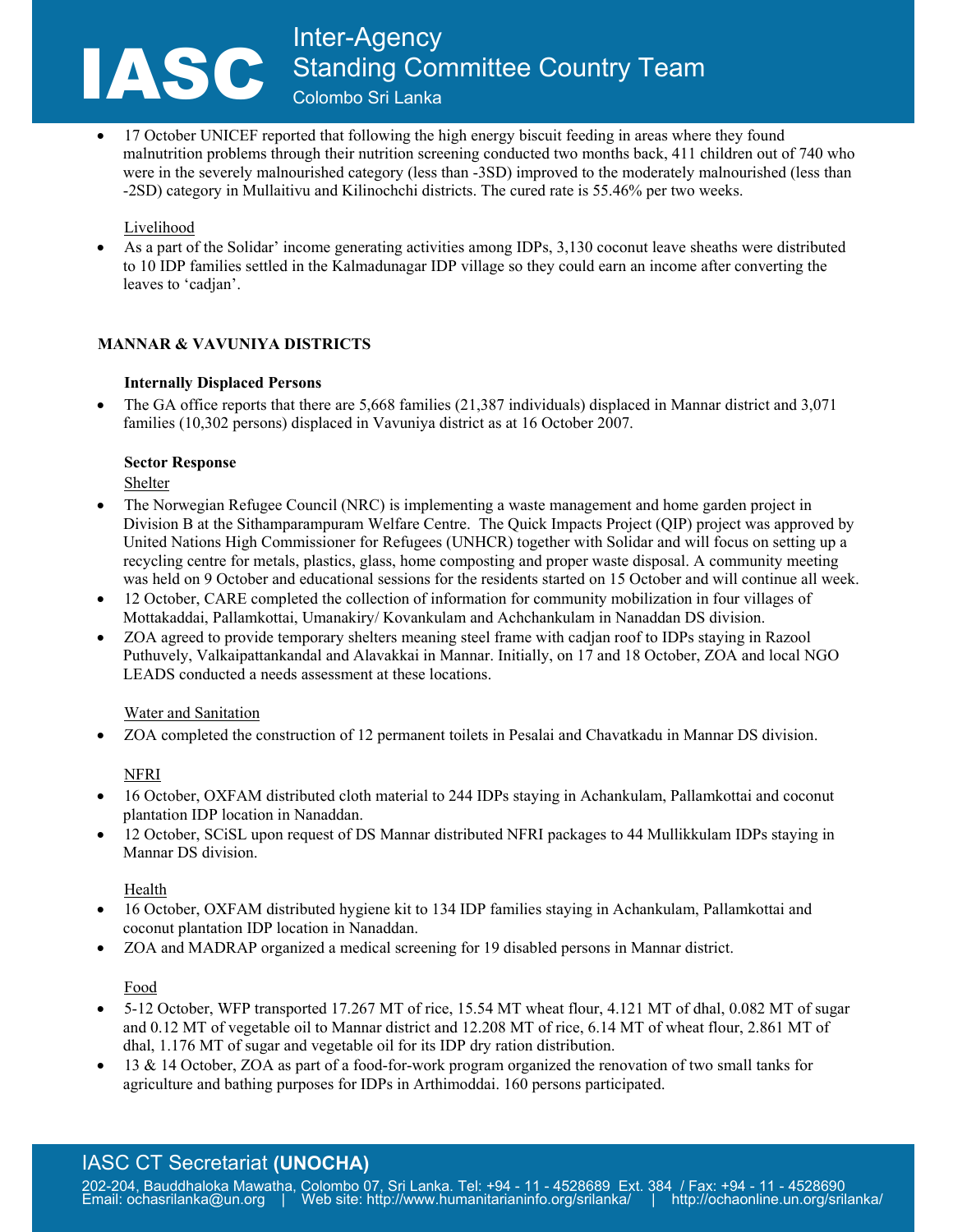## Education

• 17 October, ZOA completed the construction of 1 temporary pre-school building in Arthimoddai.

## Protection

- 13 October, SCiSL and the Sewa Lanka Foundation organized a children's day celebration in Thottaveli for 44 children.
- ZOA and Mannar Association for Rehabilitation of Differently Abled People (MADAP) conducted home visits to 109 disabled persons staying in 10 villages in Mannar and Nanaddan.

# Food Security

- 11-17 October, CARE distributed agricultural inputs such as paddy, pail, sacks, mammoties (sharp edged shovel) rake, sack needle, sickle knife, watering can, teak and coconut plants, vegetable seeds, cow dung, black gram, green gram, maize and cowpea to 40 selected beneficiaries and provided 4 knapsack sprayers to the Nedunkulam Samaja Sanwardhana Samithiya in Nedunkulam, Vavuniya South.
- 8-11 October, FAO with the Department of Animal Production and Health and implementing partner Sewa Lanka Foundation conducted a training programme in backyard poultry rearing for 122 relocated families in the Kalnatinakulam, Samayapuram, Ganeshapuram, Sriramapuram and Maharampaikulam villages in Vavuniya.
- 8-11 October, Food and Agriculture Organization of the United Nations (FAO) with the Department of Animal Production & Health and implementing partner FORUT distributed one month old chicks and starter mash (10 birds and 25kg mash bag per family) to 73 relocated families in the Thaddankulam and Kalnatinakulam villages in Chedikkulam and Vavuniya.
- 9 and 11 October, FAO with the Department of Agriculture organized a training on improved home gardening techniques and distributed vegetable seeds and leaflets to 101 resettled vulnerable households in the Tharanikulam and Katpagapuram villages in Vavuniya.
- 12 October, FAO with the Department of Agriculture organized a training on improved seed paddy production techniques and also distributed seed paddy and fertilizer to 10 resettled vulnerable paddy farmers in the Tharanikulam, Sasthirikoolankulam, Nellukkulam and Kayankulam villages in Vavuniya and 10 resettled vulnerable paddy farmers in the Arasadikulam and Maniyarkulam villages in Chedikkulam.

### Livelihood

- 13 October, CARE provided goats to 10 vulnerable families in Malayaparuththikkulam Vavuniya South; each family received 3 goats.
- 11 October, OXFAM upon request of DS provided Rupees 2,000 cash grant to seven Mullikkulam IDPs staying in Elutoor and Talaimannar in Mannar.
- 12 October, ZOA provided 50 chicks with starter and finisher packages to the Anpu Sakotharar children's home for consumption and as income generation for food in Keeri, Mannar.
- 17 October, ZOA started buffalo curd production on a trial basis in Nanaddan DSD.

### Psycho-social

- 11-17 October, ZOA and Familian conducted 85 family visits to IDPs staying in the Rice Mill and Church locations in Nanaddan.
- 10 October, CARE organized a training on how to write project proposals for 35 members of a community based organization in Samayapuram in Vavuniya.

# **TRINCOMALEE DISTRICT**

### **Internally Displaced Persons**

• According to United Nations High Commissioner for Refugees (UNHCR), as at 11 October, the number of IDPs residing in the Kiliveddy Transit Sites was 1,143 families (3,779 persons), in the Paddithidal Transit Site was 347 families (1,107 persons) in the Manalchchenai Transit Site was 14 families (38 persons).

# IASC CT Secretariat **(UNOCHA)**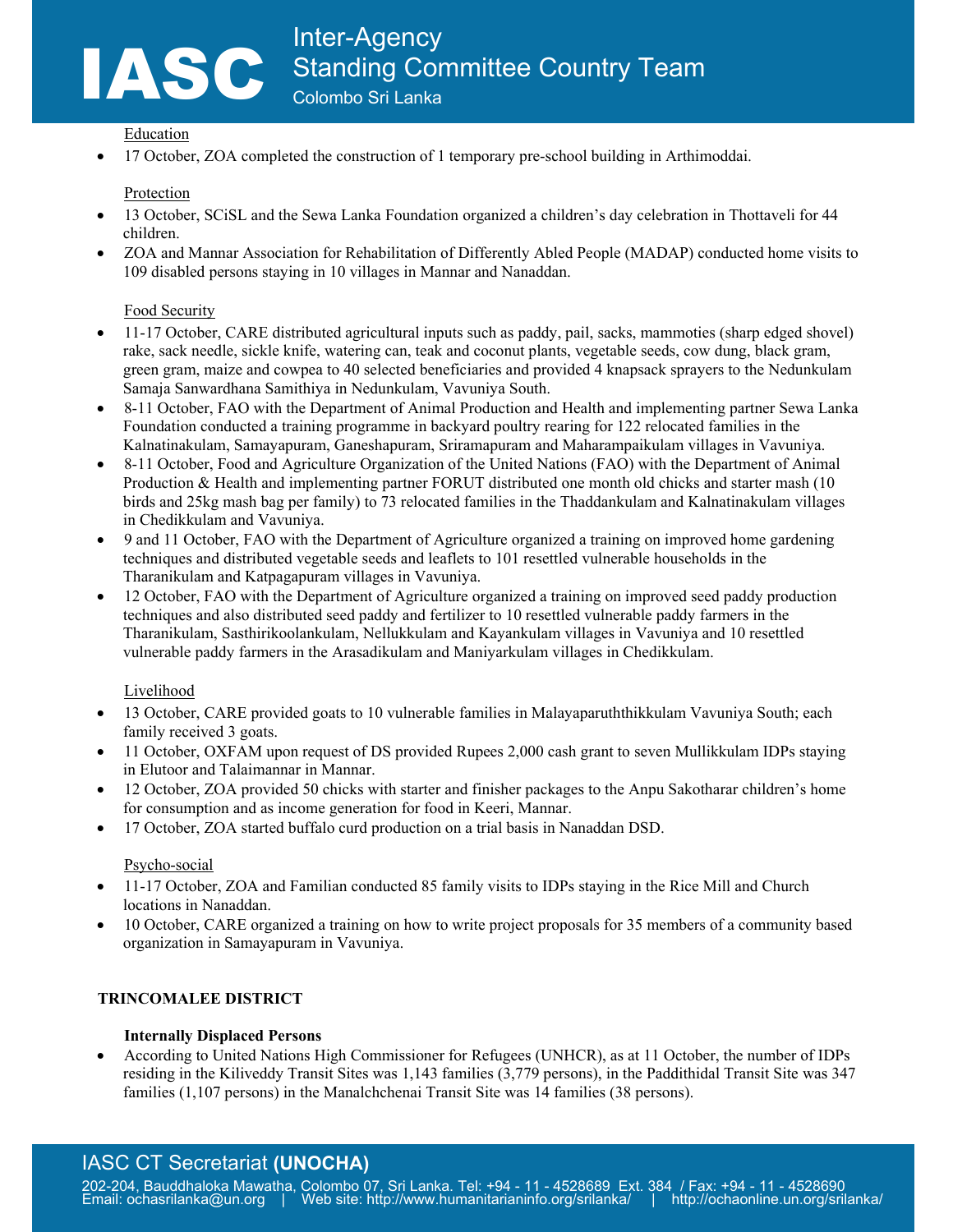• Some of the IDPs who are currently with host families in Konesapuri and wish to go to Kiliveddy Transit site are waiting for government documentation / transportation for their transfer.

# **Sector Response**

Food

- 12 MT of World Food Programme (WFP) food items, or a one-month ration, was dispatched to Muttur for distribution to 862 registered IDPs and returnees.
- 62 MT mixed commodities were sent to 91 schools in the district to support 24,058 students through WFP's School Feeding Programme.
- Two week's supply of WFP food is expected to be sent this week to IDPs in host families in Kuchchaveli.

# Shelter

- The International Committee of the Red Cross (ICRC) did a rapid assessment last week for the shelter needs in Uppooral (Seruvila DS division) where the resettlement would start soon. The assessment showed that 10 permanent houses built for the tsunami-affected are in tact and would only need the doors and window frames to be replaced and the construction of 19 permanent houses are partly completed (up to the roof level). The ICRC is committed to assist with all the shelter needs in Uppooral GN division. According to local authorities 40 families will be returned to Uppooral within two weeks and hope that all 169 families could be resettled in a short time.
- Protection
- UNHCR informed agencies that the Low Risk Mine Certificate for Uppooral (which reportedly was issued) has yet not been received. Agencies are reminded to be cautious when entering the area of Uppooral.
- ICRC is awaiting GA approval to construct semi-permanent shelters in Alankerny for Muttur East IDPs who are with the host families.
- 10 October, the Children's Club members organized a Children's Day celebration at Hindu Culture Hall IDP site.
- 6 October, the Child Protection Committee and Children's club members of Paddithidal Transit Site organized a Children's Day celebration at Paddithidal Transit Site with the support of SCiSL.
- 5 October, SCiSL organized an awareness raising programme on the Convention of Child Rights for IDPs in Paddithidal Transit site. The Child Protection Committee of the Paddithidal Transit Site requested for this programme and 80 parents participated.

# Water and Sanitation

- Oxfam's water purification plant in Kiliveddy is harvesting 44,000 liters of water per day and it is distributed through pipelines to all the plots of the Kiliveddy Transit Site and is trucked to the Paddithidal Transit Site.
- The Verugal Pradeshiya Saba is running the water purification plant (constructed and supporting by Oxfam) in Verugal and it is harvesting 18,000 liters of water per day. The Verugal Pradeshiya Saba is coordinating and with the support of ZOA and Oxfam trucking water to the identified saline water affected areas.

# Health

• 13 October 60 displaced children from the Kiliveddy and Paddithidal schools were trained on "First aid" through St. John's Ambulance Brigade with the support of SCiSL.

# Education

• 05 October, 20 bicycles, 19 water filters and 21 footballs were distributed by SCiSL to school and early learning centres in Eachchilampattai.

# NFRI

• 11 & 16 October, SCiSL distributed frocks and sanitary napkins to 762 internally displaced women in Kiliveddy transit centre.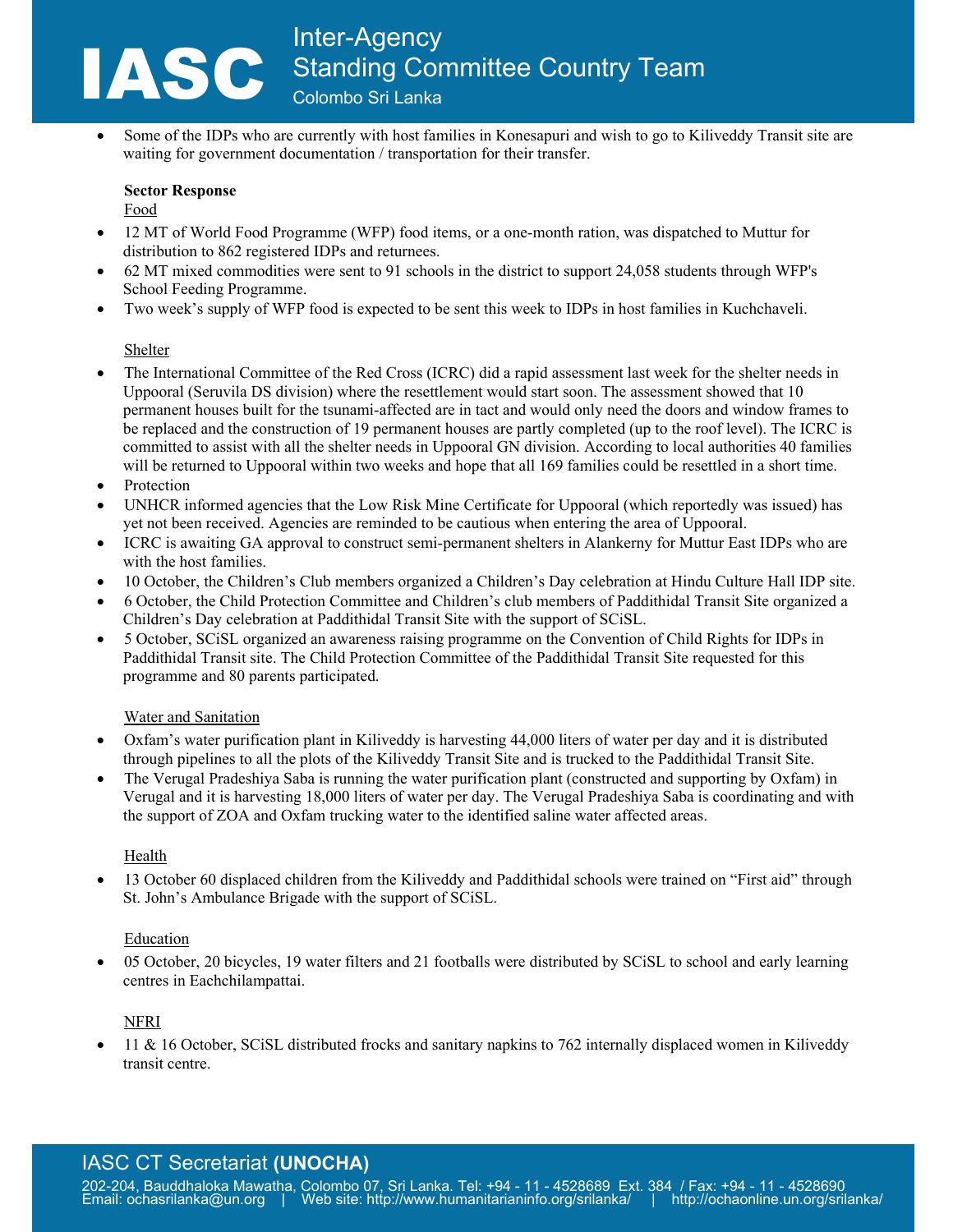## **BATTICALOA DISTRICT**

## **Internally Displaced Persons**

- According to Government statistics as at 15 October, the total registered IDP population in the District is 10,239 families (38,008 individuals).
- The Government has officially announced the return of IDP families to 3 GNs divisions namely, Koduwamadu, Pankudaveli, and Karadiyanaru of Chenkalady DS division on 18 and 19 October. Approximately 1,200 families are scheduled to be resettled during these two days.

## **Sector Response**

Shelter

- The International Organization for Migration (IOM) has repaired 374 shelters in Panichchenkerny and 22 shelters in Mankerny in Vaharai division.
- Eight shelters were constructed by IOM and 17 are under construction, most of which have reached the roof level, at Pannichayadi Munmari GN division in Paddipalai DS division.
- 32 shelters were completed at Kachakody Swamimalai in Paddipalai division and the remaining 36 shelters are under construction by IOM.
- A total of 234 shelters at Mahilavedduwan and 65 at Naripulthottam were identified by IOM for construction in Vavunathivu division, for which shelter kits were delivered at sites.
- The Norwegian Refugee Council (NRC) has provided transitional shelters to 50 conflict-affected families in Paalchenai village in Vaharai division.
- The International Committee of the Red Cross (ICRC) distributed 305 shelter kits & 153 roof kits to returnees whose houses were severely damaged or destroyed in 9 GN divisions in Vellavely DS division and 660 shelter kits & 125 roof kits in 7 GN divisions in Vavunathivu DS division.
- Oxfam Australia through partner Community Development Organization (CDO) is upgrading 99 transitional shelters at Thiraimadu and up to date 8 transitional shelters have been upgraded while work on the rest is in progress. The construction of around 200 permanent shelters for the tsunami-affected is in progress at Thiraimadu in Manmunai North (MN) division and Vaharai.
- Following the completion of the distribution of emergency shelter kits in UNHCR's AoR for Batticaloa West return areas. During the reporting period UNHCR provided 2 additional shelter kits in Vavunathivu. Tarpaulin was issued to 68 families (107 tarpaulins) who were not able to complete the construction of their shelter due to lack of materials. Technical support will continue to be offered to vulnerable households.

### Food

Basic food rations to IDPs in the district are been provided by GA-WFP to 84%, ASB-Koinonia to 9%, Sewalanka to 6%, NCM Lanka to 1% of the displaced population.

Complementary food rations to IDPs in welfare centers are been provided by ASB-Koinonia to 22%, Sewalanka to 10%, arche noVa to 6%, and NCM Lanka/ Help from Germany and NCC to 6%. There remains a gap of 56% in complementary food been provided.

- Basic food ration assistance continues for all resettled persons in the 3 divisions in West Batticaloa (Vellavely, Paddipalai and Vavunathivu) by GA-WFP, and the British Red Cross Society (BRCS) continues to provide a cash equivalent of food to resettled persons in Vaharai.
- ICRC together with Sri Lanka Red Cross Society (SLRCS) volunteers completed the first cycle of complementary food assistance in 22 GN divisions in Vavunathivu, Paddipalai and Vellavely divisions and reached 5,041 households; Help from Germany is assisting 750 families from Sept 2007-Jan 2008. There is a gap of 80% in complementary foods in the three resettled divisions of West Batticaloa.
- GA/WFP, through the Education Department, is assisting 53,000 school children with the 'Food for Education' programme, covering 216 schools in the district. 43% of the beneficiary children are in the 4 resettled divisions of the district.
- GA/WFP, through the Department of Health, is assisting 38,000 pregnant and lactating mothers and children under the age of 5 with the 'Mother and Child Nutrition' programme, assisting 168 clinics in the district where 26% of the clinics assisted are located in the four resettled divisions of the district.

# IASC CT Secretariat **(UNOCHA)**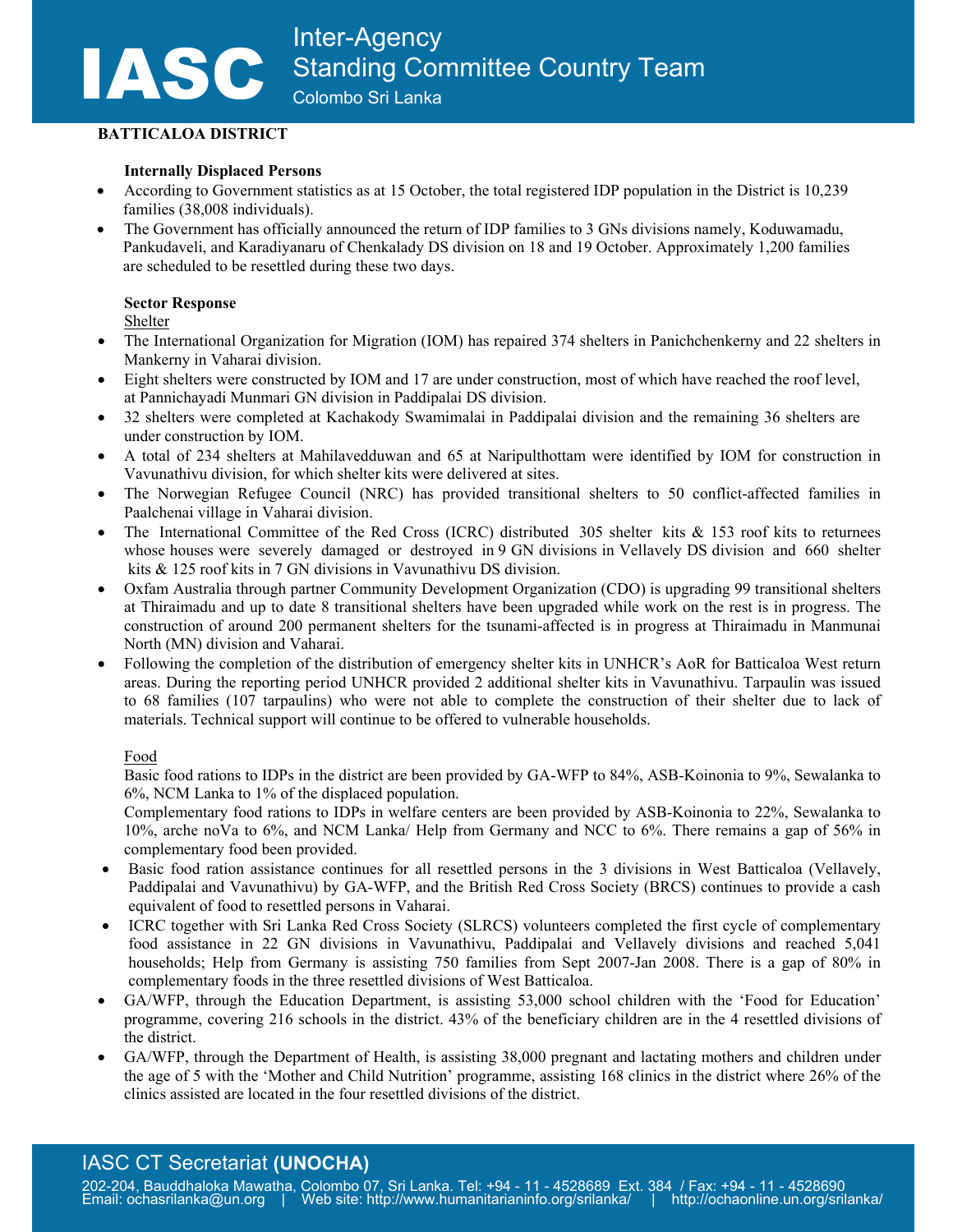#### Water and Sanitation

- UNICEF watsan assistance is on-going at 31 IDP camps in the District.
- The UNOPS Quick-fix team has installed privacy screening at toilets and bathing areas in 3 camp locations in MN and Chenkalady divisions.
- IDP camp sanitation facilities are being upgraded to decrease the toilet ratio to 30 persons per toilet district-wide.
- IOM completed the construction of 30 toilets and work on 8 toilets is ongoing in Nochchimunai in MN division.
- 10 October, Merlin distributed cleaning items such as phenol 60 bottles, 475 broom sticks and 100 toilet brushes to Palacholai and Koralankerny IDP camp in Chenkalady division.
- 3 tube wells were constructed by arche noVa in Kirimuddi camp in Kiran division, Kallady in MN division and Koralankerny in Chenkalady division.
- 5 aprons (to assist in drainage) were constructed by arche noVa, four in Thiraimadu in MN division and 1 in Kurukkalmadam in Kaluwanchikudy division.
- After some repairs, ICRC re-installed the mobile water treatment plant attached to Unnichchai tank in Vavunathivu division which supplies  $18,000 - 25,000$  liters of water per day as a source for water bowsers in the area.
- 1 barrel well was repaired in Arayampathy and two temporary toilets units (segregated for women and men) were installed at the Chenkalady DS Office by Oxfam GB and partners. Oxfam GB constructed 10 permanent toilets in Vaharai division.
- 10 and 11 October, soak pits were cleaned by volunteers in Palameenmadu 2 camp and cleaning campaigns were organized in Kokkuvil 3 and Zahira School camp in MN division by arche noVa.
- 16 October, Oxfam GB handed over 35 water filters to schools in Paddipalai division on promoting safe water use among school students.
- 12 October, 427 water filters were distributed by Save the Children in Sri Lanka (SCiSL) to 64 schools in Paddiruppu, Batticaloa and Kalkudah zones.
- MSF & UNICEF conducted a joint assessment of camps in MN division for the installation of on-site water supplies at longer term IDP camps to provide a sustainable supply of safe drinking water & phase out the truck bowsering of drinking water.
- Flood preparedness & Drainage assessments are on-going by watsan actors in the district.
- UNICEF provided watsan related supply support to the local government for resettlement in Chenkalady: 1 diesel water pump to ACLG for well cleaning, 9 water tanks and stands, 25 big taps, 30 site cleaning kits to the Chenkalady Pradeshiya Saba for cleaning of school & community facilities in resettlement area.
- Oxfam GB, arche noVa/ UNICEF and IOM bowsered 508,500 liters of water per day the past week at sites in the district.

# NFRI

- 12 October, Merlin distributed 37 hygiene kits at the St. Sebastian IDP camp in MN division.
- 12 October, SCiSL distributed clothes to 385 displaced children in Kiran division.
- UNICEF provided 66 hygiene kits, 87 kitchen sets and 323 cooking kits to MSF; 144 soaps provided to arche noVa to distribute in IDP camps in MN division.
- UNICEF provided 20 plastic buckets to ACTED to distribute in the Food Warehouse IDP camp in MN division.

### Protection

- 10 and 11 October, 147 parents participated in a parents' meeting conducted by SCiSL in 5 villages in the Vellavely division and discussed pre-school, health & nutrition, children club activities, school drop-out and children's day celebration.
- 10 and 11 October, SCiSL conducted a two-day training workshop through partner organizations at Semmannoday and Oddamadady in Koralaipattu Central divisions on "Disaster Risk Reduction & Emergency Preparedness" for 41 children.
- During the reporting period, documentation and National Identity Card clinics were held in Chenkalady, Kiran, Valachchenai and Oddamadady DS divisions. The Secretary of the Ministry of Constitutional Affairs & National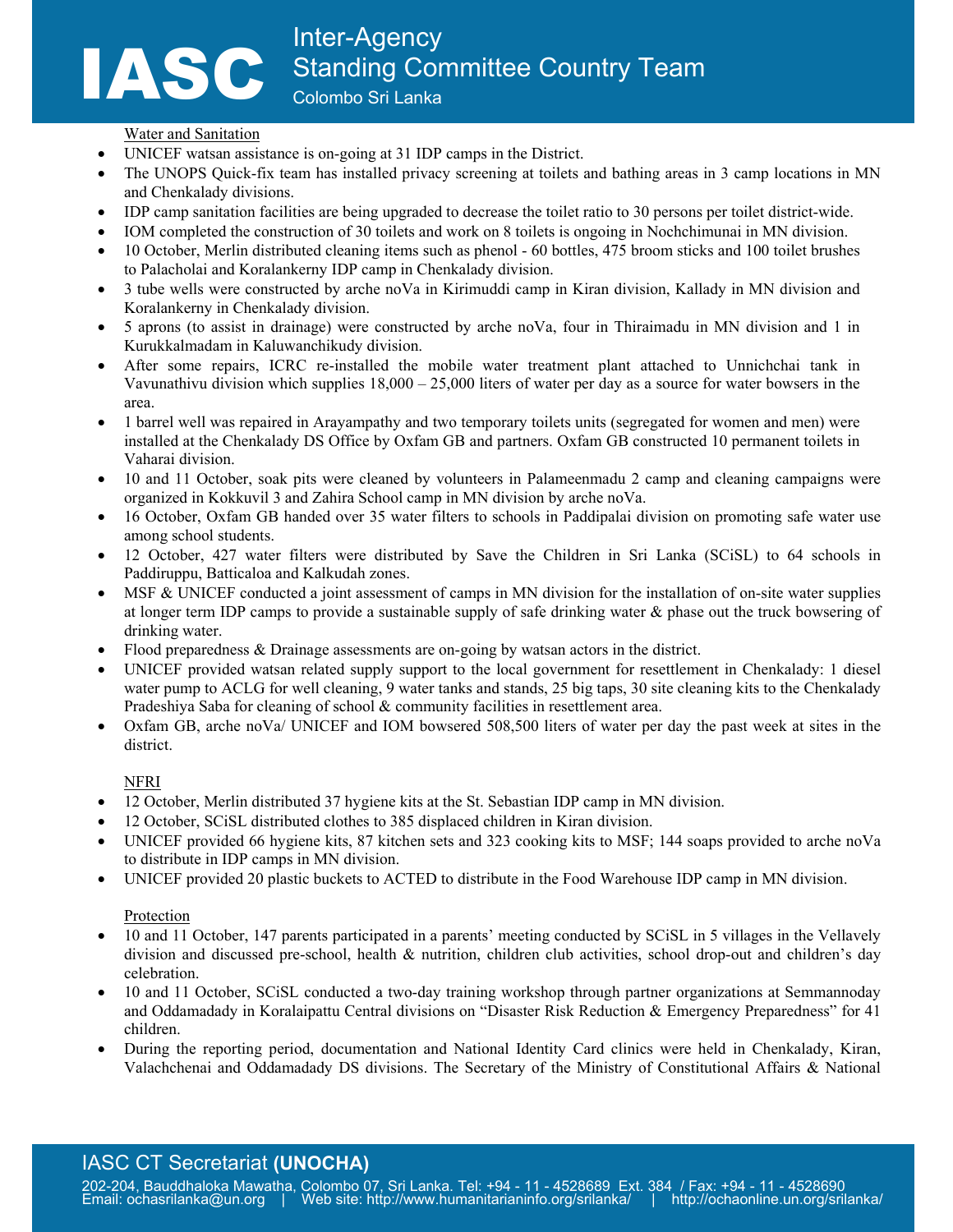Integration indicated that the Ministry was pleased with the results of the clinics, and following an evaluation of the programme, would propose further clinics in 2008.

### Psycho-social

- Having completed training on Fire Drill and Personal Safety, on 15 and 16 October, IOM distributed a pair of fire extinguishers and sand-buckets to schools, community centers, RDS buildings in Vaharai, Kathankudy and MN divisions.
- 13 and 14 October, SCiSL organized a Children's Day program in four villages in Vellavely division supported by partner organizations for 5,000 children and 2,000 parents.
- 15 October, SCiSL provided 14 play packs and 15 cupboards to 15 children clubs in Vellavely division.
- On 13 October, a Children's Day celebration was conducted by SCiSL supported by partner organization (EHED) at the Kokkuvil IDP camp in MN division and Meeravodai in Valachchenai division for 140 children and 400 parents.

#### Education

- 10 October, IOM provided school furniture and class-room items to the Education Development Board to be distributed to six pre schools in Vaharai division.
- 15 October, SCiSL distributed 355 shoes and socks to the resettled children at the Vellavely Kalaimagal Vidiyalayam School.
- 16 October, SCiSL distributed 500 early childhood education kits to 13 Early Childhood Development Centers in Vellavely division.
- 12 October, SCiSL facilitated a training conducted by the Assistant Director of Early Childhood Education on "Appropriate Teaching Methodologies" for 105 Early Childhood Education teachers from the Kalkudah and Batticaloa education zones.
- 3,200 Early Childhood Education children were provided with supplementary feeding by SCiSL at existing IDP camps & in the resettlement areas of Vellavely, Vavunathivu & Paddipalai divisions.

### Health & Nutrition

- 9-11 October, IOM organized street dramas on hygiene promotion in Vaharai and Kaluwanchikudy divisions and was conducted by the Centre for Performing Arts (CPA) for 3,200 persons.
- 8 -12 and 15-16 October, Merlin operated medical mobile clinic teams in resettled communities in Vaharai, West Batticaloa and MN divisions including 7 IDP camps; 1,217 cases were attended to.
- Merlin continues health & hygiene activities in 8 camps in the district by covering the population of 7,254 IDPs.
- arche noVa continues hygiene promotion activities in 6 camps in MN and Chenkalady divisions covering approximately 1,807 beneficiaries.
- 2 hygiene promotion campaigns on persisting risk behaviors was organized and facilitated by Sarvodaya and Oxfam GB in the Savukkady and Iyankerny IDP camps in Chenkalady division. This campaign focused on children's excreta disposal, use and disposal of sanitary towels and safe handling of drinking water containers for 95 IDPs.
- ESCO was able to conduct 3 awareness sessions, household visits and monitoring in Vaharai division on the key messages hygiene and water use. 15 latrine user groups were also formulated to educate the community on the use and maintenance of latrine facilities in the area.
- 11 October, arche noVa conducted a hygiene promotion session including story telling etc. with approximately 30 preschool students in Kurukkalmadam in Kaluwanchikudy division.
- Camp based hygiene promotion activities are continued by Oxfam GB volunteers with the support of partner agencies (ESCO and Sarvodaya) in Iyankerny & Savukkady in Chenkalady division, Vinayagapuram in Valachchenai division and Kovilkulam Annex in Arayampathy division.
- 16 public health promotion (PHP) groups were set up by ESCO in the Uriyankattu and Sethukkuda areas in Vaharai division to carry out PHP activities among resettled people.

Livelihood

• 16 October, SCiSL distributed bank drafts (each worth Rs. 15,000) to 84 beneficiaries in the resettled villages of Thumbankerny in Vellavely division as the 1st installment to commence their livelihood activities.

# IASC CT Secretariat **(UNOCHA)**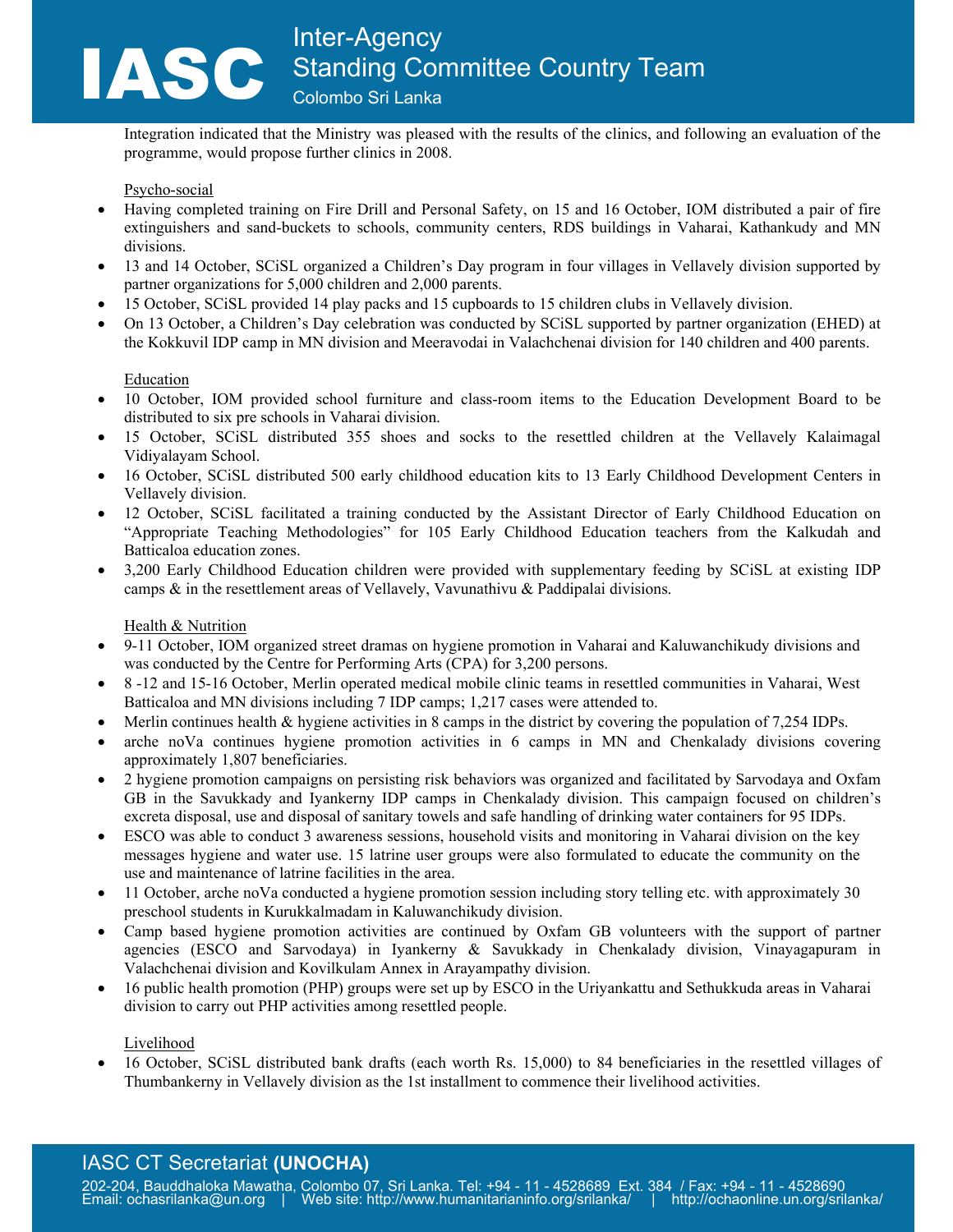- 2 IDPs who were trained by Oxfam GB on coconut shell ornament making were selected to participate and display their products at the National Craft Council Exhibition to be held from 19-21 October in Kandy.
- 11 October, Oxfam GB reviewed the business plans received from IDPs and provided cash grants to 51 beneficiaries from the Savukkady and Iyankerny IDP camp for small business and for small scale food production.
- Oxfam GB distributed sewing machines to two women at the Savukkady IDP camp to restart their livelihoods.
- An agreement was signed by Oxfam GB and the Agrarian Services Department to issue seed paddy and fertilizer to 246 farmers through Nertra and to 173 farmers through CRDO in 8 resettled villages of Pavakodichenai and Puthumandapathady G.N divisions.

## **AMPARA DISTRICT**

## **Internally Displaced Persons**

United Nations High Commissioner for Refugees (UNHCR) reports that there are now 1,527 families (5,637) individuals) displaced in the District. This represents an overall reduction of 40 families (155 individuals) as compared to earlier updates.

### **Sector Response**

Shelter

- Considering the extended displacement of the IDP population in the district, a care and maintenance programme for shelters needs to be initiated and implemented while the onset of the rainy season has to be taken into consideration as well.
- IOM up graded the walls of 39 shelters in Thirukkovil DS division by replacing the damaged wood planks.
- IOM completed the construction of 10 Save the Children in Sri Lanka (SCiSL) relocation shelters for tsunami beneficiaries in Thirukkovil.

### Food

- As part of United Nations World Food Programme WFP's Mother and Child Nutrition Programme, 23 food demonstration workshops were conducted for 1,150 participants (pregnant and lactating mothers) in 7 divisions. The Public Health Mid-Wives (PHMs) introduced participants to the nutritional value of Corn Soya Blend (CSB) and demonstrated preparation methods.
- During the week, WFP food was released to 17 schools in a successful implementation of the United Nations Children's Fund (UNICEF) Catch up Education Programme. This programme benefits 457 students in 6 zones.

### Water and Sanitation

- United Nations High Commissioner for Refugees (UNHCR) reports that the provision of adequate Wat/San facilities continues to be an issue. The host families' resources are increasingly been strained with the extended stay of the IDPs
- IOM upgraded 5 wells at a relocation site in Thirukkovil. IOM completed the construction of 4 new toilets at the Sainthamaruthu relocation site and upgraded 1 toilet at Dr. Kaleel camp, also in Sainthamaruthu.
- IOM cleaned 4 wells in Karaitivu and constructed 4 new toilets for SCiSL beneficiaries in Pottuvil.

### Protection

- Thirukkovil police are registering the residents of Vinayagapuram including the IDP population, requesting for head of family, identities of people living there and their relationship to the head of family. The police have explained the registration process as a necessary procedure to identify local residents during any security incident and to avoid any infiltration.
- SCiSL provided 50 hygienic kits to the Children's Ward of the Kalmunai Base Hospital.
- SCiSL provided play material to 2 children's clubs in Sammanthurai.
- 16 October SCiSL conducted a one-day workshop on Disaster Risk Reduction (DRR) Orientation for the DDMC (Divisional Disaster Management Committee) in Navithanveli for 42 participants.

# IASC CT Secretariat **(UNOCHA)**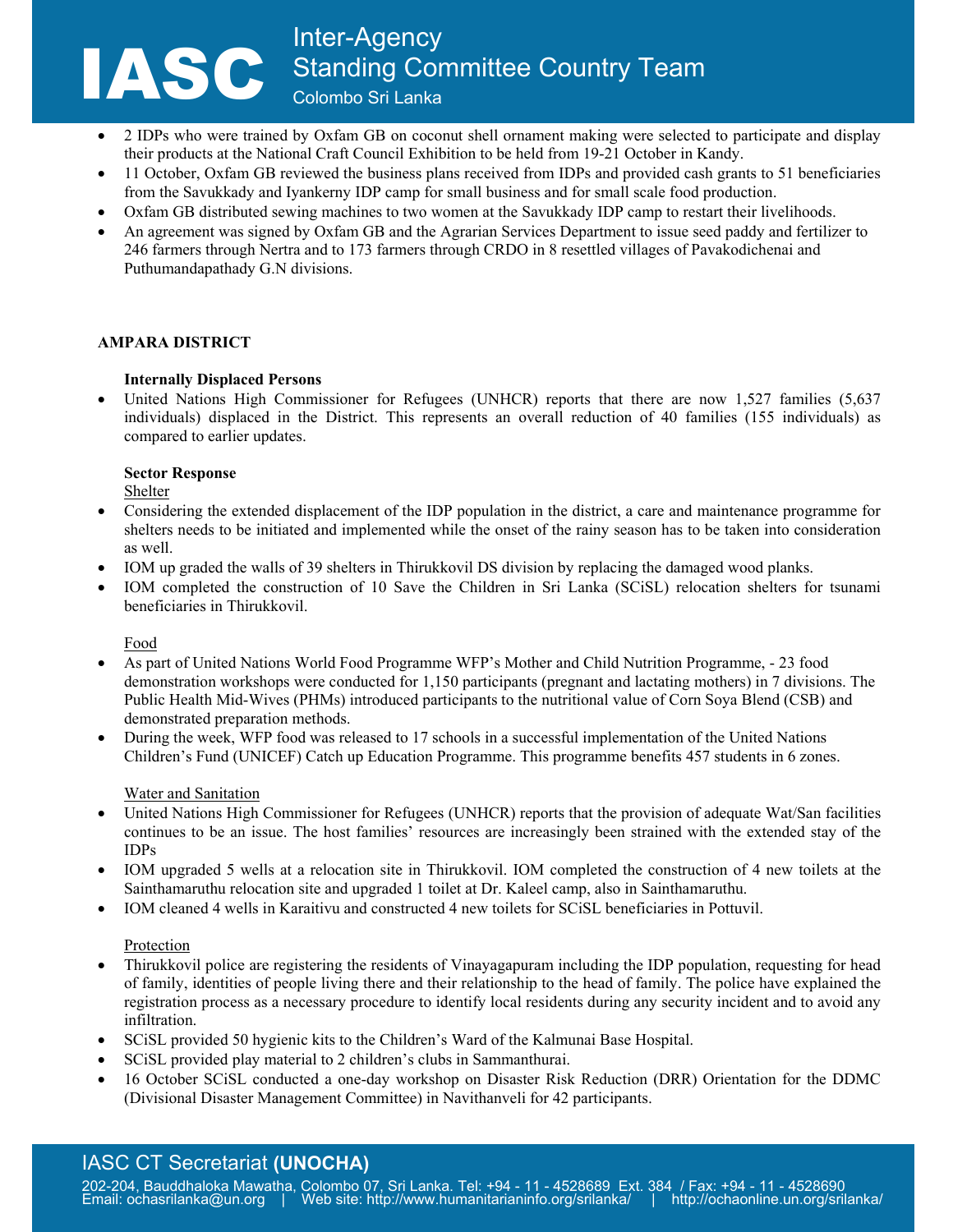• SCiSL assisted the Saraswathy School in Thambuluvil, Al-Bahiriya School in Kalmunaikudy and As-Siraj Vidyalayam in Navithanveli to develop a final Emergency Preparedness Plan.

### Psycho-social

• Ampara conducted 2 workshops at the Sainthamaruthu division Multi-Purpose Cooperative Society (MPCS) camp and the Ceylon Electricity Board camp (how many benefic).

### Education

- 12 October, SCiSL provided **AM/**Demadamalpalasa with a public addressing system.
- 16 October, SCiSL supported a cultural programme of 120 pre-school children from 3 communities in Central Camp, Cehnaikkudiyiruppu and Maavadipalli in Kalmunai.
- SCiSL made financial grants to the 3 Schools Development Societies of AK/Rahumaniya Vidyalayam, KM/Al-Ashraff Vidyalayam and STR/As-Siraj Maha Vidyalayam.
- 17 October SCiSL conducted awareness programmes to parents of the students of AM/Himudurawa Vidyalayam in Himudurawa on "Developing Child Friendly Environment".

## Livelihood

- In Navithanveli DS division 35 paddy cultivation farmers were given 17,650 Rupees each as a first installment for paddy cultivation and 31 poultry farmers in the Chawalakkadai village were given 15,000 Rupees each as a first installment to start their livelihood.
- CARE conducted 2 livelihood capacity building trainings for 38 beneficiaries: 1 training for cow raring and another one for goat raring at Salambakkeni-1 and 2 and Central camp-2 beneficiaries in Navithanveli.
- CARE distributed 4 sets of fishing equipment to 8 fishermen in Oluvil DS division.

## Health

- CARE conducted a hygiene promotion Training of Trainers (ToT) programme for community volunteers.
- IOM distributed 97 garbage cleaning tools at 6 tsunami camps in Karaitivu and Nintavur.

### Food Security Sector

In order to improve and facilitate the efficient coordination of activities within the Food Security sector, FAO distributed 4 Desktop Computers with printers to the Department of Animal Production & Health in Kalmunai, Sammanthurai, Akkaraipattu and Thirukkovil divisions and a laptop and 3 motor-bikes to the Department of Agriculture in the district.

### **JAFFNA DISTRICT (01-15 October 2007)**

### **Situation Update**

• The UN High Commissioner for Human Rights Louise Arbour visited Jaffna on 12 October as part of her official visit to Sri Lanka. The High Commissioner met with the SF Commander, Government Agent, members of Council for Peace and Goodwill led by the Jaffna Bishop, Civil Society, UN agencies, ICRC, SLMM and the Jaffna Protection Working Group. The mission was coordinated by UNICEF, assisted by UNHCR and WFP and carried out in collaboration with the Security Forces and the Government Agent.

### **Sector Response**

Protection

- 12 October, the Jaffna Protection Working Group met with the UN High Commissioner for Human Rights to provide a briefing on protection and Human Rights issues in Jaffna.
- 3 October, the Jaffna Protection Working Group provided a common briefing of key protection concerns to the Bilateral Donors Group (BDG), the USAID delegation, and OCHA delegation. The BDG was also provided with an

# IASC CT Secretariat **(UNOCHA)**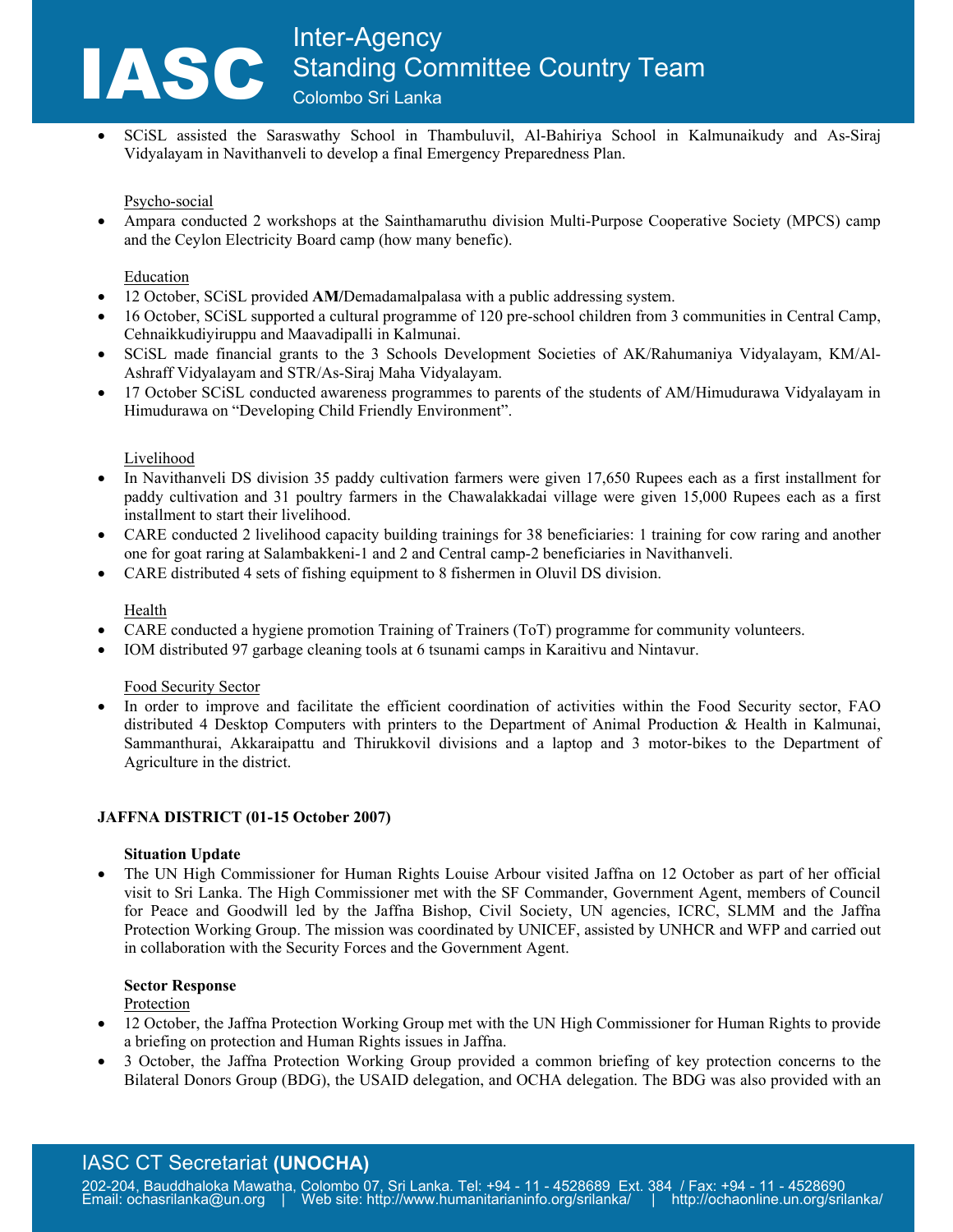opportunity to visit the Jaffna prison in which there are also civilians detainees who seek protective custody under the Surendee Act.

- Copies of the Danish Refugee Council (DRC) narrative and database of the General Assessment were provided to the above-mentioned delegations. In addition, the reports have been published on the Humanitarian Information Center website managed by OCHA.
- UNHCR has been monitoring return zones in the Chavachcheri division, and has finalized return assessments in 7 GS divisions.
- Disaster Management Training was held as a networking activity between host community and IDPs in the Yogapuram Welfare Center in Kopay.
- De-mining is in progress at 21 sites in Sandillipay, Kopay, Thenmaradchchi DS divisions and Battle Area Clearance at Appaippidy in Velanai DS Division.
- During the reporting period, 76,244 m2 was cleared of mines and UXOs.
- Quality Assurance and Quality Check operations on MRE and de-mining sites are continuously being carried out.

# NFRI

• UNHCR distributed selected NFRIs to 155 IDP households living with host families in the Point Pedro division.

# Shelter

- An outdoor field simulation exercise was held at the UNHCR compound for members of the Shelter Coordination working group aimed at setting up a UNHCR tent during an emergency. Inputs and suggestions were provided by the participants during the summary discussion at the end of the field training.
- During the period under review, UNHCR implementing partner, JSAC, completed an upgrading and repair of 27 existing shelters in Sandillipay (2 shelters), and Uduvil Divisions (25 shelters).
- The ongoing UN-HABITAT tsunami housing projects in Polikandy West, Athikovilady, Revady and Kudatanai are progressing well. Despite the shortage of cement and roof tiles, almost all the houses have been constructed up to roof level. Roof work has been completed on about half of the houses. For the inspection of individual files of the beneficiaries of Alvai West, which is a newly started project done under the Top-up Programme an International Federation of the Red Cross (IFRC) team is expected in Jaffna by the end of the month. After the inspection they may authorize the release of the first installment for the construction.

# Food Security

- The Kopay warehouse is running at its full capacity.
- United Nations Food and Agriculture Organization (FAO) together with Dept. of Agriculture (Extension) and through its implementing partner agencies is to embark on a Maha planting season programme to promote paddy cultivation through the distribution of 30.75 MT of seed paddy with recommended fertilizer to 500 vulnerable beneficiaries in 462 ha for 10 DS Divisions in the whole of Jaffna District.
- FAO with the Department of Agriculture (Extension) and through its implementing partner NGOs such as Caritas-Hudec, World Vision, and Sewalanka continue to promote cultivation of subsidiary crops such as green gram, cowpea, and ground nut by issuing seeds and fertilizer to 2,400 vulnerable households in 10 DS divisions.
- FAO with the Department of Agriculture (Extension) and through its implementing partner NGOs such as Caritas-Hudec, World Vision, and Sewalanka assists in improving the local production of mineral-rich vegetables by issuing seven varieties of vegetable seeds with recommended fertilizers and agricultural tools (hoe, bush cutting knife, and watering can) for 1,000 vulnerable families in Jaffna, thereby promoting their food security and improving their nutritional status.
- FAO Maha Season Agricultural projects are also carried out. The projects provide training to improve agricultural techniques for 3,900 selected beneficiaries of the most vulnerable farmers in collaboration with partner agencies and with the fullest cooperation of the Department of Agriculture (Extension) in 10 DS divisions in the District.

# Water and Sanitation

• All 404 schools in Jaffna have now received UNICEF posters with different hygiene promotion messages. All schools have also been assessed on their water and toilet situation.

# IASC CT Secretariat **(UNOCHA)**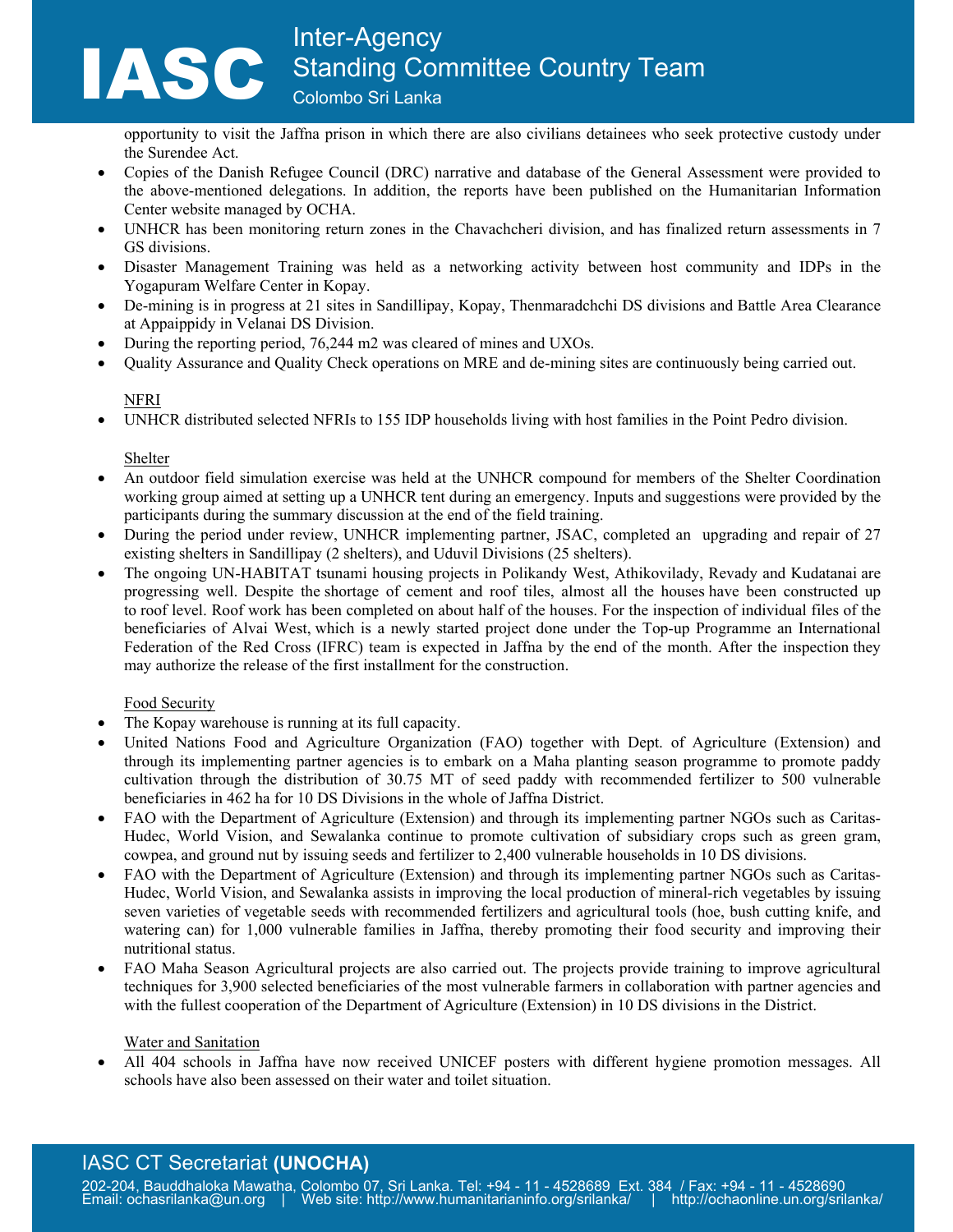- The water and sanitation construction in the welfare centers in Uduvil, Chankanai, and Tellipalay is ongoing by UNICEF. CBOs and contractors have now been identified.
- The Nilawarai water supply scheme implemented by the National Water Supply and Drainage Board and funded by UNICEF has commenced. The important intake well has not been in use for almost two decades and will after rehabilitation again function to supply water for the benefit of 1,100 families and 3,500 members.

# Health and Nutrition

- UNICEF is assisting the Jaffna Department of Health Services with the second phase of the nutrition rehabilitation programme in responding to the needs of severely wasted children under five (below -3SD weight for height). This week all Districts in Jaffna are participating.
- Training for community-based awareness of antenatal care commenced this week for 70 health care workers. The outcome of the UNICEF- funded program is to raise awareness on the importance of antenatal care, including adequate intake of food and micronutrients, as well as rest and regular check-ups.
- UNICEF is funding the training of 350 healthcare workers on lactation management and infant and young childfeeding practices, which started this week and will continue for one month.
- Contingency planning, monitoring and procurement of essential healthcare supplies, including emergency kits by WHO is ongoing.
- 1 October the intermediate Care Unit "Kudil" at Tellipalay, funded by WHO, was opened as the first intermediate care unit in Sri Lanka.
- WHO provide funds to carry out the provision of systematic follow-up care through vocational training programs and support employment schemes for acute psychiatric service users.

# Education

- 5 September-11 October during a period of 15 days UNICEF supplied all 404 schools in Jaffna, with a total of approximately 123,000 students from grade 1-13 with stationary kits. Additional UNICEF issued school educational materials to 150 children who returned from India to Delft, Karaveddy, Jaffna, and Point Pedro divisions.
- IOM construction of a pre-school by IOM is in progress in Sandillipay North Pre-school.
- IOM construction of permanent toilets with septic tank at two pre-schools is in progress in Analaitivue.

# Psycho-social

- UNICEF continues to support JSAC, a local NGO partner, in conducting Child Friendly Space activities in 5 areas (Varani North, Karampaikuruchchi, Pasaiyoor, Kurunagar, and St. Rocks in Kurunagar) and in 4 children's homes (Paramanantha- Karaveddy, Palam -Kopay, Hindu board- Thirunelvely, and Karunalayam- Nallur) benefiting more than 450 children during the reporting period.
- As the stationary kits were distributed to the schools on the islands, the opportunity was taken to gather some information on child protection issues, which currently is being compiled.

# Livelihood

- 27 livelihood projects are being implemented and 3,200 direct beneficiaries have been supported through 14 projects. Of the 27 projects, 8 projects have been completed. 13 new livelihood projects have been developed and approved by the District Review Board (DRB). Implementing of the new project is on going.
- The UNDP livelihood project for the 1,000 IDP youth programme is currently being carried out through two partners in collaboration with Divisional Secretaries.
- The fisheries sector comprises 15,856 active fishermen in the district compared with last month's figure of 15,924. Alternative livelihood opportunities of the affected families are currently being considered by various agencies. However, implementation of cash-for-work or goods-for-work is comparatively low.
- In the agriculture sector steps are currently been taken to form a district farmers' forum to take up farmer-based problems and to actively involve the marketing of agricultural produces. The late rainfall is affecting the growth of the paddy crop, and drought is reported in certain areas. A second sowing may be necessary due to this problem.
- 65 small and medium enterprises (SME) are planned to receive grant assistance from the Federation of Chambers of Commerce & Industry of Sri Lanka (FCCSL) as the SME operations are currently restricted due to the conflict

# IASC CT Secretariat **(UNOCHA)**